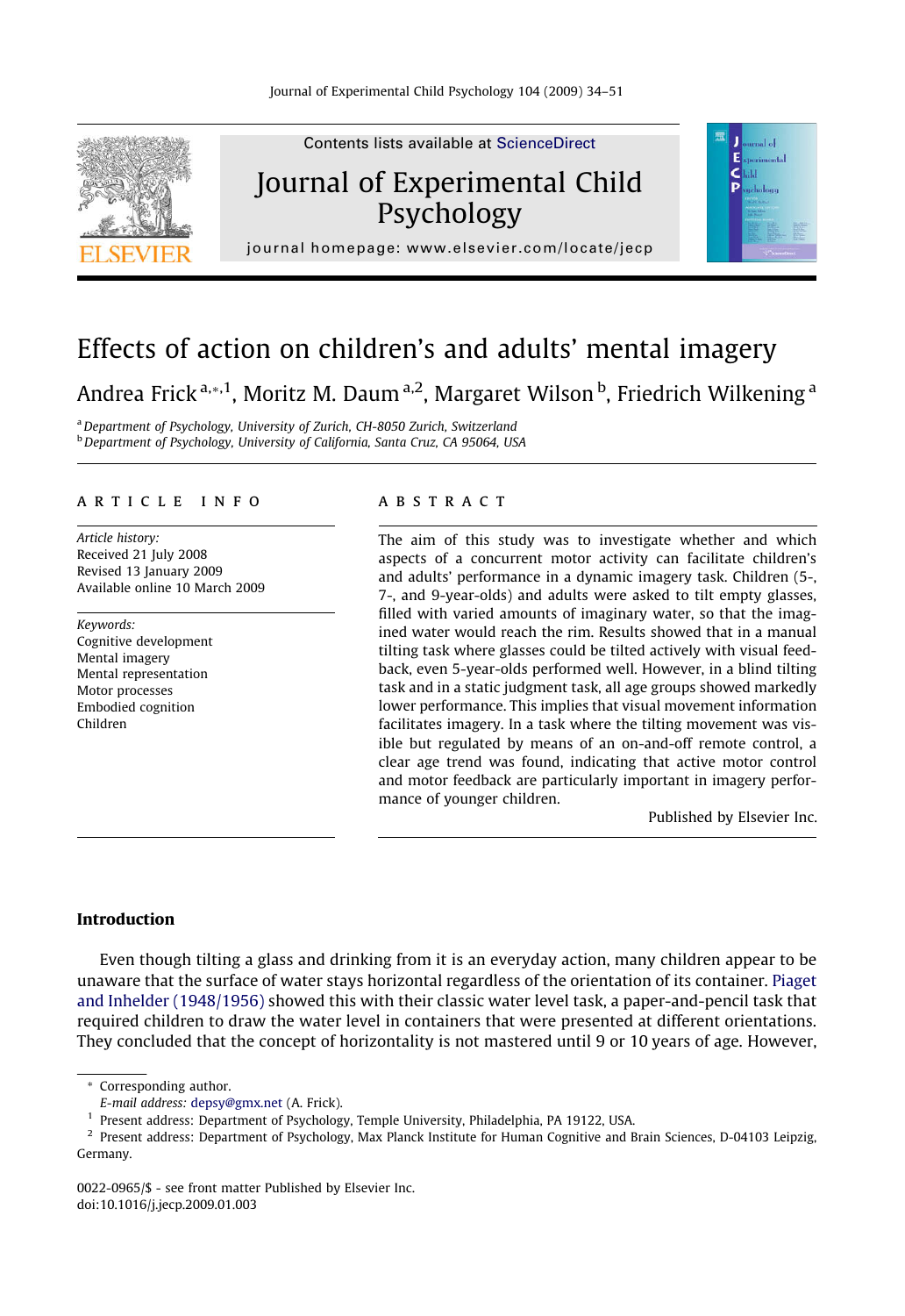replications of this task showed that even adults are far from perfect. College students performed at an error rate of 35% ([McAfee & Proffitt, 1991\)](#page--1-0). Waitresses and bartenders, who have a lot of professional experience with filled glasses, showed even worse results ([Hecht & Proffitt, 1995\)](#page--1-0). In many studies, males outperformed females (e.g., [Liben & Golbeck, 1980;](#page--1-0) for a meta-analysis, see [Kalichman,](#page--1-0) [1988](#page--1-0)). After numerous replications, the reasons for these errors are still not clear (for overviews, see [Kalichman, 1988; Liben, 1991; Pascual-Leone & Morra, 1991; Vasta, Belongia, & Ribble, 1994\)](#page--1-0). Whereas [Piaget and Inhelder's \(1948/1956\)](#page--1-0) original interpretation referred to conceptual development, recent explanations include bottom–up mechanisms and propose that errors result from the use of wrong reference systems (e.g., [McAfee & Proffitt, 1991\)](#page--1-0), field dependence [\(Lohaus, Kessler, Tho](#page--1-0)[mas, & Gediga, 1994](#page--1-0)), graphic abilities or graphic tendencies (Gestalt principles) to draw the line perpendicular to the glass (e.g., [Liben, 1991; Sommerville & Cox, 1988](#page--1-0)), and individual differences in perceptual processes and inhibitory skills ([Sholl & Liben, 1995\)](#page--1-0).

In another line of research, [Schwartz and Black \(1999\)](#page--1-0) used a different approach to assess adults' abilities to represent water in tilted containers. Their task required the same basic ability to represent the surface of water as horizontal as in the Piagetian water level task, but it also required the ability to transform mental representations and knowledge about the role of specific stimulus properties such as glass diameter and water level. In this task, adults needed to imagine that two presented glasses of different diameters were filled to the same level with water. When asked which glass would spill first if tilted, participants were usually wrong. However, the study by Schwartz and Black included an additional condition that revealed an important divergence in performance when action plans were involved. When participants were allowed to manually tilt each glass until the imaginary water would reach the rim, they correctly tilted a narrow glass farther than a wide one. This research showed that adults are able to imagine the transformation of the water inside a container and to simulate the tilting movement with their hands without having explicit knowledge about the correct answer and how it is affected by glass diameter and water level.

This finding raises a series of important questions about the sources of information people are using to achieve correct performance and the age at which the ability to use these sources emerges. In the current study, we used a tilting task based on the [Schwartz and Black \(1999\)](#page--1-0) task to investigate children's abilities to transform mental representations of water inside a container and, more specifically, how manual movement facilitates these mental transformations.

#### Motor feedback in perception and imagery

It is undisputed that action plans, mental models, cognitive maps, and other internal representations guide our actions. However, the extent to which our actions may influence our internal representations is less evident. Several studies with adult participants suggest that motor activities may feed back on cognitive processes such as perspective taking ([Simons & Wang, 1998; Wang & Simons,](#page--1-0) [1999](#page--1-0)) and mental rotation [\(Schwartz & Holton, 2000; Wexler, Kosslyn, & Berthoz, 1998; Wohlschlä](#page--1-0)[ger & Wohlschläger, 1998\)](#page--1-0). The notion that action plays a central role in cognition has recently attained high visibility under the label of embodied cognition (for an overview, see [Overton, 2008;](#page--1-0) [Wilson, 2002\)](#page--1-0). Theories of embodied cognition emphasize the importance of sensory and motor functions for cognition and for a successful interaction with the environment. For example, it is argued that embodiment processes underlying infants' early understanding of and interaction with their physical and social environments might still account for a significant proportion of the same skills in adults ([Daum, Sommerville, & Prinz, in press\)](#page--1-0). Based on behavioral, neurophysiological, and brain imaging data, it has been proposed that planned actions and perceived events share a common representational domain ([Prinz, 1997\)](#page--1-0) or that observed and executed actions activate the same neuronal regions in the brain, the so-called mirror neuron system (for a review see [Rizzol](#page--1-0)[atti & Craighero, 2004\)](#page--1-0). Such a close link between action and perception is thought to be especially important in action understanding and imitational learning. The assumption of direct feedback from motor activities to higher cognitive processes might explain how people can predict the consequences of their actions or coordinate their mental representations with their actions [\(Creem, Wrag](#page--1-0)[a, & Proffitt, 2001\)](#page--1-0).